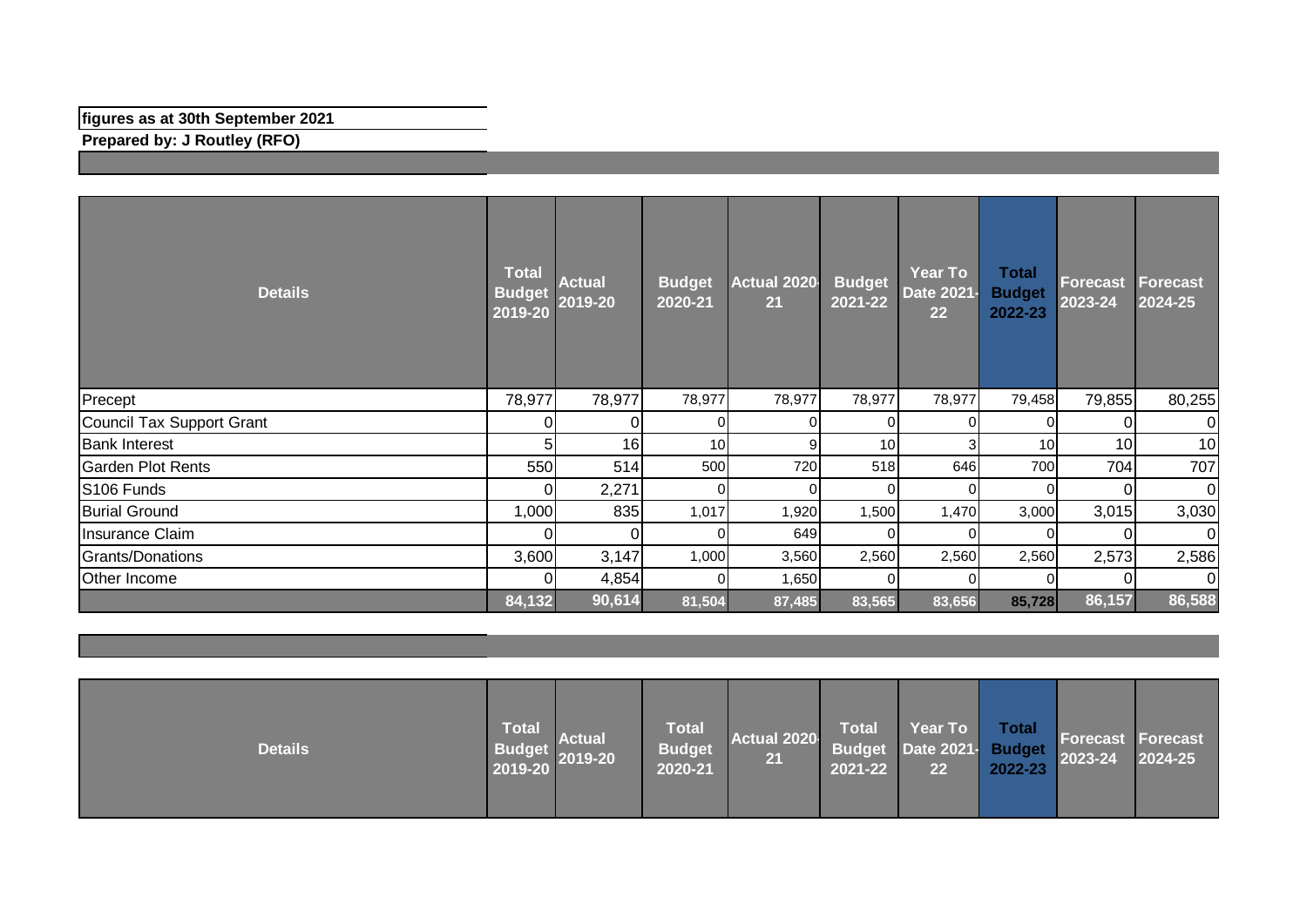| Staff Renumeration + pension + HMRC                                                                | 26,012   | 22,896   | 28,382   | 27,891   | 29,367   | 14,579         | 34,000   | 34,170   | 34,341         |
|----------------------------------------------------------------------------------------------------|----------|----------|----------|----------|----------|----------------|----------|----------|----------------|
| <b>Admin/Office Costs</b>                                                                          | 1,434    | 2,287    | 1,458    | 1,962    | 2,383    | 904            | 2,000    | 2,010    | 2,020          |
| <b>Hall Rental</b>                                                                                 | 541      | 581      | 550      | 65       | 550      | 300            | 650      | 653      | 657            |
| <b>Chair/Cllr Expenses</b>                                                                         | 1,200    | 35       | 350      |          | 500      | 92             | 500      | 503      | 505            |
| Subscriptions                                                                                      | 1,000    | 1,054    | 1,017    | 1,170    | 1,750    | 1,091          | 1,500    | 1,508    | 1,515          |
| Publications                                                                                       |          |          |          |          |          |                | 500      | 503      | 505            |
| <b>Insurance/Audit Fees</b>                                                                        | 2,200    | 2,026    | 2,237    | 2,130    | 2,500    | 2,148          | 2,500    | 2,513    | 2,525          |
| <b>Bank Fees</b>                                                                                   |          | 90       | 64       | 82       | 120      | 77             | 160      | 161      | 162            |
| Election costs (every 4 years, 2023 or if by-election<br>called costs will be taken from Reserves) | 2,000    | 60       | 0        |          | 0        | $\overline{0}$ | O        | 0        | $\overline{0}$ |
| <b>Grounds Maintenance</b>                                                                         | 15,920   | 12,306   | 11,690   | 11,795   | 13,120   | 6,020          | 13,527   | 13,594   | 13,825         |
| Repairs/Maintenance                                                                                | 11,264   | 2,693    | 11,455   | 4,754    | 6,000    | 2,428          | 4,087    | 4,107    | 4,177          |
| conservation volunteers                                                                            | 500      | 0        | 509      | $\Omega$ | 517      | $\mathbf 0$    | 500      | 503      | 511            |
| <b>Tackling flooding</b>                                                                           | 1,500    | $\Omega$ | 1,526    | $\Omega$ | 1,550    | $\mathbf 0$    | 1,598    | 1,606    | 1,633          |
| <b>Tree work</b>                                                                                   | 3,000    | 1,245    | 3,051    | 2,850    | 3,400    | 175            | 3,000    | 3,015    | 3,066          |
| <b>Tree Survey</b>                                                                                 |          |          |          |          | 2,000    | $\mathbf 0$    | 1,000    | 1,005    | 1,022          |
| <b>Waste Management</b>                                                                            | 1,382    | 1,012    | 1,405    | 1,146    | 1,429    | 519            | 1,473    | 1,481    | 1,506          |
| <b>Annual Play Inspection</b>                                                                      | 300      | 260      | 350      | 270      | 360      | $\mathbf 0$    | 371      | 373      | 379            |
| EPC projects + new equipment                                                                       | 11,776   | 3,003    | 11,976   | 3,563    | 8,000    | 652            | 3,000    | 3,015    | 3,066          |
| <b>Bus Shelters</b>                                                                                | 6,000    | 11,688   | $\Omega$ | $\Omega$ | $\Omega$ | $\overline{0}$ | 6,000    | 6,030    | 6,133          |
| Payback team                                                                                       | 2,089    | 805      | 2,125    | 90       | 2,161    | $\mathbf 0$    | 2,228    | 2,239    | 2,277          |
| <b>Clearing allotments</b>                                                                         | $\Omega$ | $\Omega$ | 500      | 250      | 450      | $\Omega$       | 464      | 466      | 474            |
| <b>Emergency Plan</b>                                                                              | $\Omega$ | 0        | 0        | 0        | $\Omega$ | $\Omega$       | $\Omega$ | $\Omega$ | $\overline{0}$ |
| Neighbourhood plan - consultation                                                                  |          |          |          |          | 5,000    | $\Omega$       | $\Omega$ | $\Omega$ | $\overline{0}$ |
| Website                                                                                            | 540      | 282      | 1,000    | 377      | 408      | 287            | 4,608    | 4,631    | 4,710          |
| Training                                                                                           | 500      | 170      | 509      | 255      | 500      | 45             | 516      | 518      | 527            |